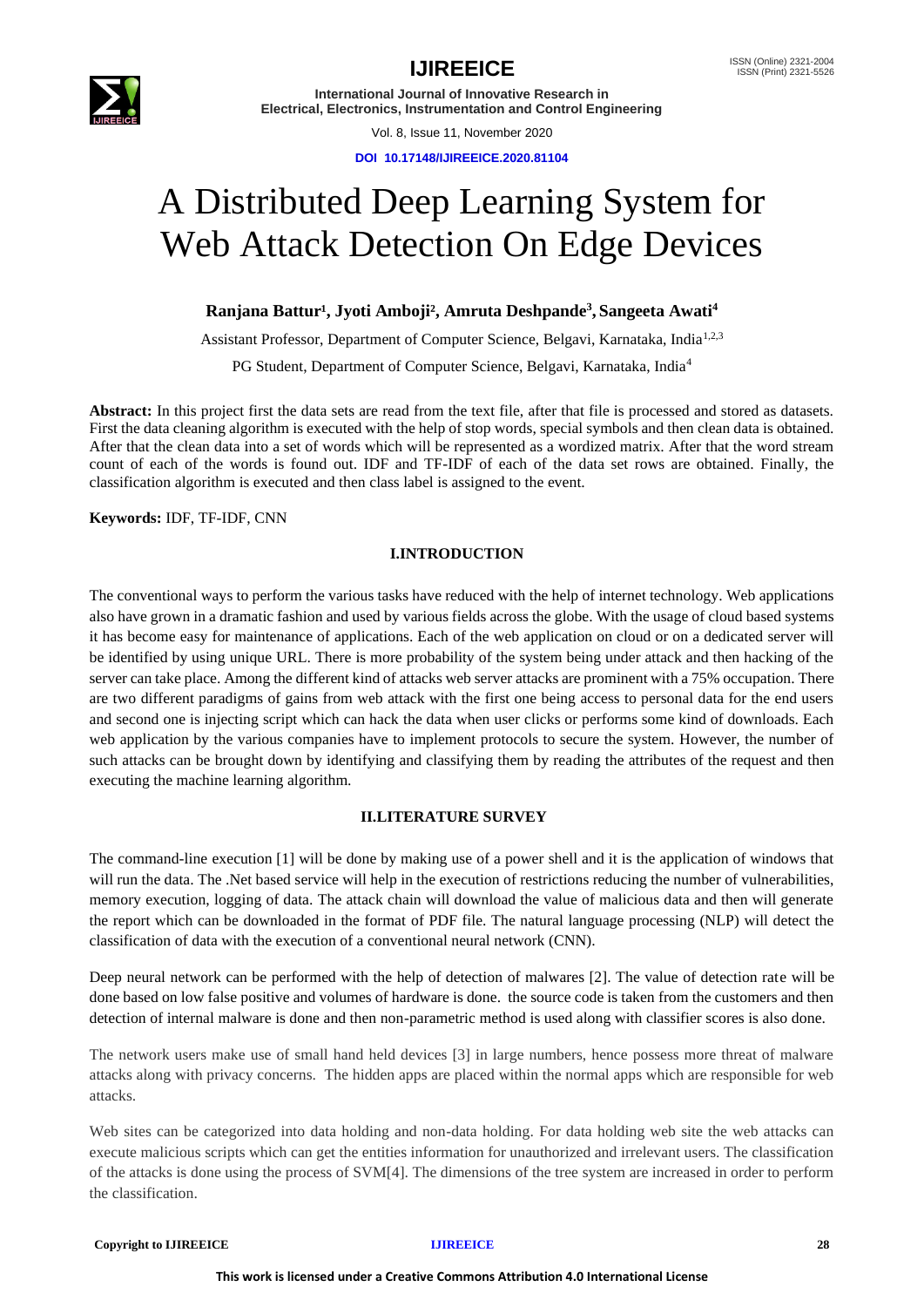



Vol. 8, Issue 11, November 2020

### **DOI 10.17148/IJIREEICE.2020.81104**

The process of finding the system points along with time taken for executing the functions is done with the help of monitoring the system along with detection of data with the help of system log [5]. The neural network along with memory computation will help in the process of assigning the class notion by making use of trained input and then predicting the right class notion. The Deep Log analysis is done by making use of specific data keys and then generating the work flow with the connected points in the log.

The execution of model for the user behavior [6] is done with the help of modeling the detection of behavior. Hidden Markova model will find the normal behavior and then perform the detection of threat using study of user behavior and also the deviations from the various behaviors are done with the help of novel method used for modeling of data [7].

# **III.EXISTING SYSTEM**

In the existing system the request is tackled by making use of encoding techniques and word generation for each of the pages to avoid the Cross Site Scripting and other attacks. Each and every company has to write its own custom implementation for each of the attacks to handle. There is no plugin kind of a system which can take, analyze and precategorize the request.

# **IV.PROPOSED SYSTEM**

In the proposed system, word vector along with neural network is used with the hidden layers along with TF-IDF methodology. The word vector block and TF-IDF are combined together in order to determine whether a given request is a web attack or it is not a web attack. There are different category of clusters which are considered in order to perform the category checks for the web attacks and the category includes the SQL, html. JavaScript and punctuations.

# **Methodology**



Fig1: Methodology

# **Data Sets Acquisition**

The data in the format of CSV file is converted into a form of table by creating the table and then doing the import using Toad for MySQL database.

**Copyright to IJIREEICE [IJIREEICE](https://ijireeice.com/) 29**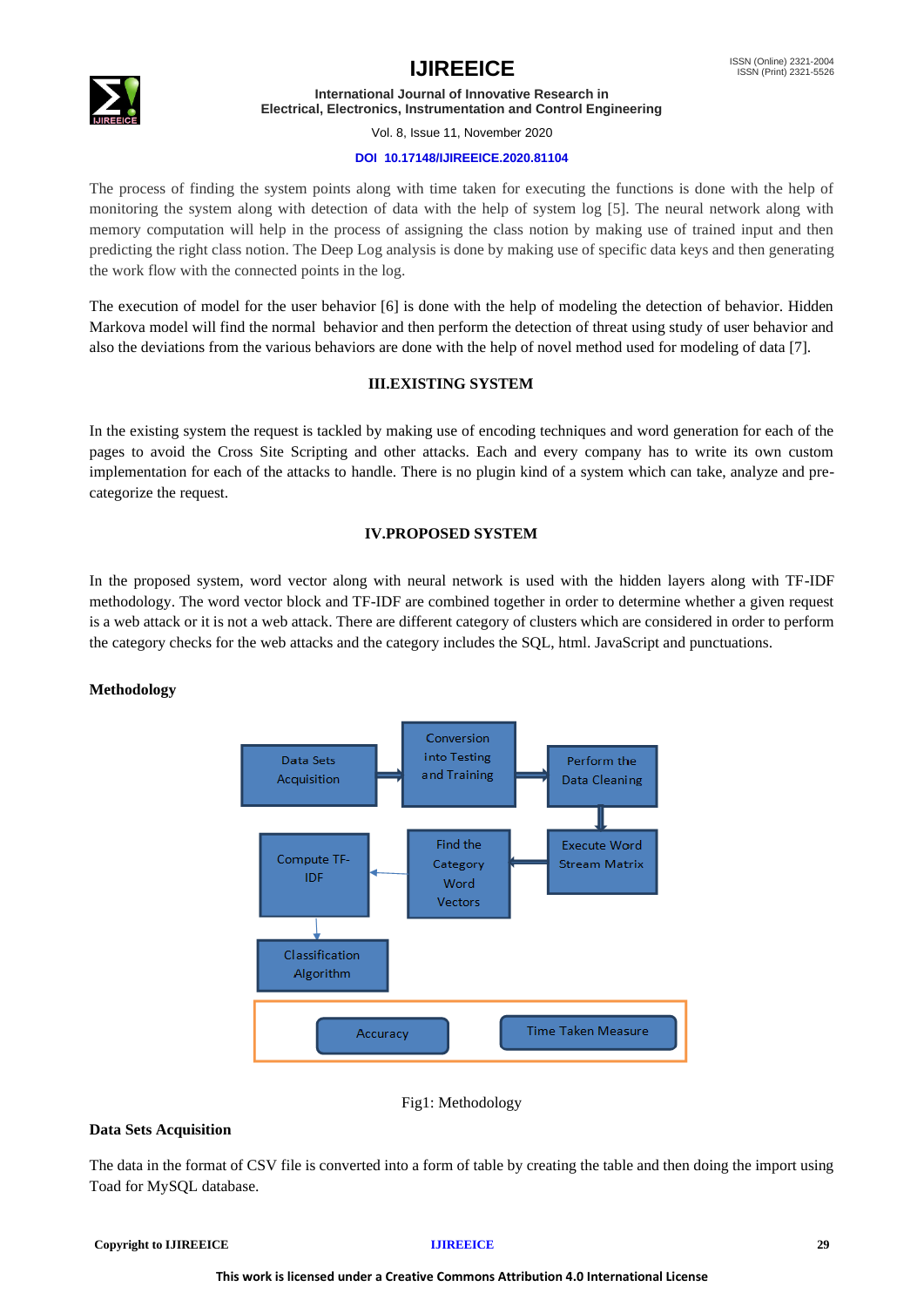

Vol. 8, Issue 11, November 2020

### **DOI 10.17148/IJIREEICE.2020.81104**

# **Conversion for Data Sets into Training and Testing**

Find the data sets into two one set will be used for training and other set will be used for prediction from the access logs

# **Perform the Data Cleaning**

This module is responsible for removing of special characters  $(7 + ? &;; =, " () \Rightarrow * ! \$   $\# \wedge \{ \} \rightarrow \% \sim @. '[] :$ )and other stopwords from the HTTP headers and note not from the body

# **Execute Word Stream Matrix**

The data cleaning statements are converted into a word format and each word is represented as an independent row in the format of word id, word and then data id. Each of request will be associated with a set of words

# **Find the Category Word Vectors**

Each of the log section is compared against the set of attack detection words and then the feature based word stream count is computed for each of the categories. The various category related words are shown as below

# **Category Name Words**

SQL select update delete insert create alter drop order by group by truncate replace commit rollback savepoint transaction set distinct all desc null limit top

# **HTML Different kind of html tags are taken into consideration**

Java Script Different key words related to the java script like variable definition, function declarations, loop words and others

# **Compute Word Stream and Inverse Word Stream Count**

The Word Stream and Inverse Word Stream will compute the Word Stream Count which is number of times the word is present in tokenization format and the Inverse Word Stream which will take into consideration number of data in which word is present and then divides it by word stream count finally applies logarithm measure.

# **Classification Algorithm**

The classification algorithm will divide the data into a format of anomaly or non-anomaly with anomaly future divided into SQL label, HTML label and java script label.

# **Accuracy**

This method is used to measure the number of correctly classified instances to the total number of instances

# **Time Taken**

It is defined as the difference between the time at which classification is triggered to the time at which classification is completed.

# **V.DETAILED DESIGN**

This chapter describes the various algorithms used in the project.

# **Unwanted Word Creation**

**Copyright to IJIREEICE [IJIREEICE](https://ijireeice.com/) 30**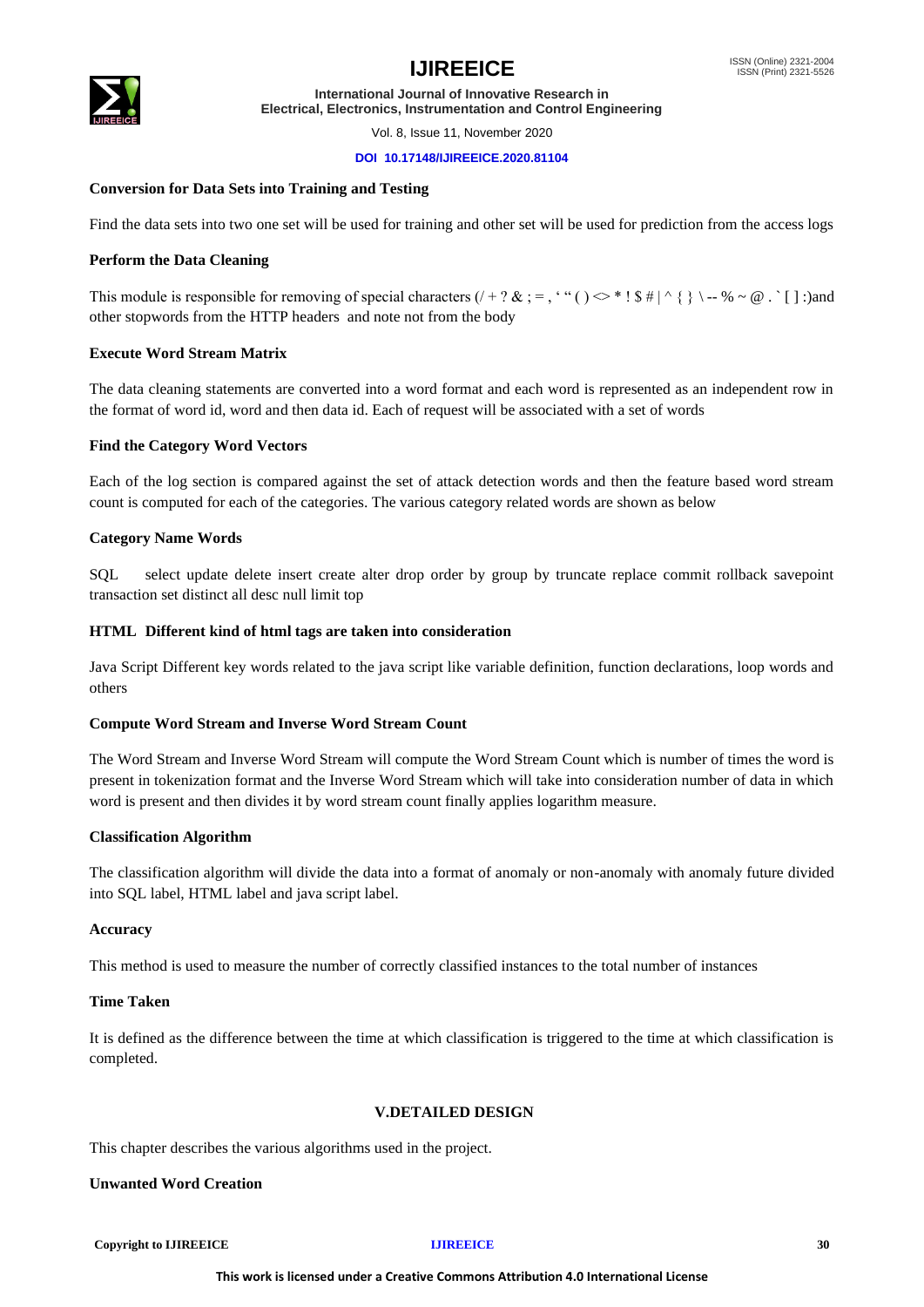### Vol. 8, Issue 11, November 2020

# **DOI 10.17148/IJIREEICE.2020.81104**

Unwanted Word Creation Module is responsible for creating the unwanted word which is not from the list of standard unwanted words. If the unwanted word exist then validation error is shown otherwise unwanted word is created.



Fig: Un-Wanted Creation Module

# **Cleaned Data Sets**

This task is responsible by making use of clean data. Each of the attributes are cleaned by removing the unwanted words and then other special symbols are removed.



Fig shows the clean data ids. As shown in the fig measure the count of number of data rows. After that from the 1<sup>st</sup> word till the number of words the process is repeated. For each attribute text the special symbols are removed. Find the count of number of data ids. From each word till the number of words of FIFO each word is taken and then checks whether

### **Copyright to IJIREEICE [IJIREEICE](https://ijireeice.com/) 31**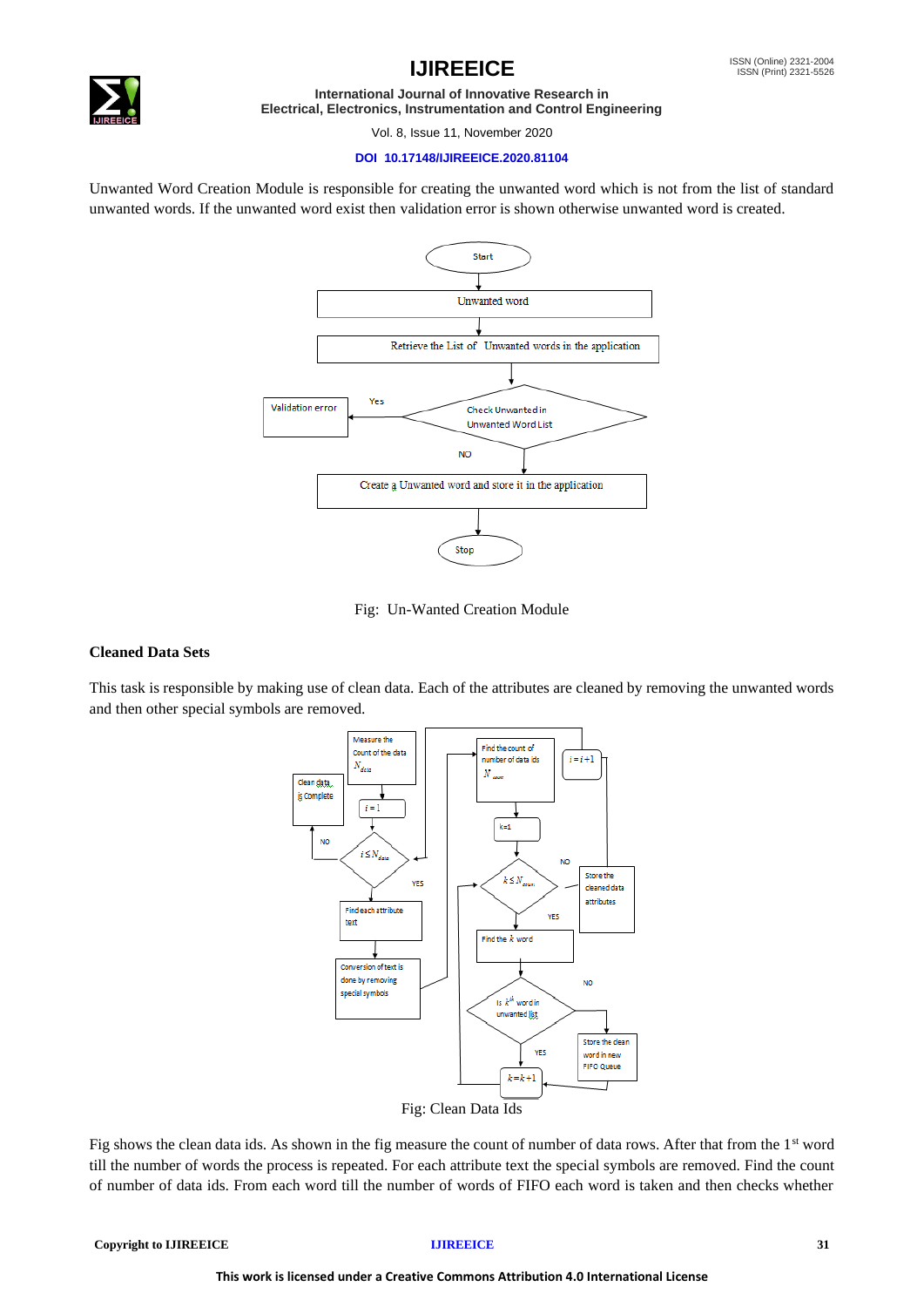

### Vol. 8, Issue 11, November 2020

# **DOI 10.17148/IJIREEICE.2020.81104**

word is present in unwanted list. If present, then skip the word otherwise the word is stored in the new FIFO queue and ten incremented. The process is repeated until the process is fully completed.

### **Word Stream Processing**

The word stream processing is responsible for conversion of cleaned text into a set of word stream values.



Fig: Word Stream Processing

Fig shows the word processing. As shown in the fig first cleaned text is obtained. After that the conversion is done into a FIFO queue using a delimiter. After that the count of number of words are obtained. From the 1<sup>st</sup> word till the last word each word is obtained and then storage is done of each word of the data with a specific representation of id.

# **Word Stream Count Processing**

The word stream processing is responsible for conversion of cleaned text into a set of word stream values and then also stores the numeric value for representation of count.



Fig: Word Stream Count Processing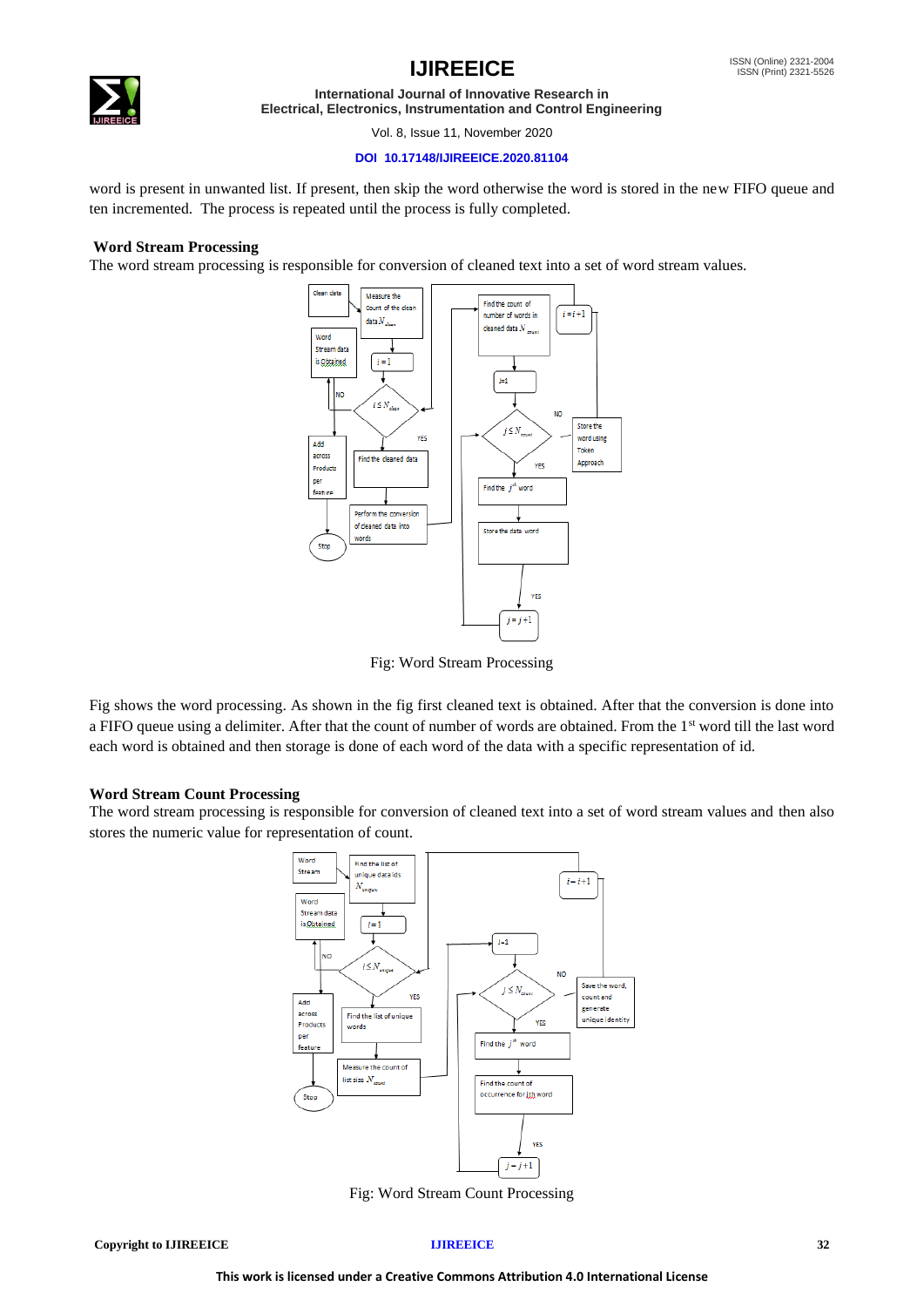

Vol. 8, Issue 11, November 2020

# **DOI 10.17148/IJIREEICE.2020.81104**

Fig shows the word stream processing. As shown in the fig first the list of unique data ids is obtained. After that count of unique ids is found. From the  $1<sup>st</sup>$  word till the number of unique ids till the Number of unique ids are found. From the  $1<sup>st</sup>$ data id list of unique words is found. The count of the unique words is found. Starting from 1<sup>st</sup> word till the number of unique words, the count of word repetition is done on the specific data id. The storage of the word stream count is done for each word.

# **Inverse Document Word and Weighted Count Processing**

The inverse document word stream processing along with weighted measure of the word is done.



Fig: Inverse Word Stream and Weight Stream Processing

Fig shows the inverse word stream and word stream processing. As shown in the fig11 first the list of unique data ids is obtained from word stream count matrix. After that count of unique ids is found. From the 1<sup>st</sup> word till the number of unique ids till the Number of unique ids are found. From the  $1<sup>st</sup>$  data id list of unique words is found. The count of the unique words is found. Starting from  $1<sup>st</sup>$  word till the number of unique words, the number of different data ids in which word is present is found, after that Inverse Document Weight (IDW), then Weighted Measure is found and then process is repeated for all the Inverse Document Weight.

The IDW is computed using the following

$$
IDW = log\left(\frac{Ndataids}{C_{dataids}}\right)
$$

*f count of word* =  $N =$  *number of data ids in which word is present Where* ,

The Weighted Stream Word is computed using the following

*WS* = *Count*\**IDW*

# **Classification of Web Attack and Non Web Attack**

1. Different words related to various kinds of web attacks are obtained

```
Copyright to IJIREEICE IJIREEICE 33
```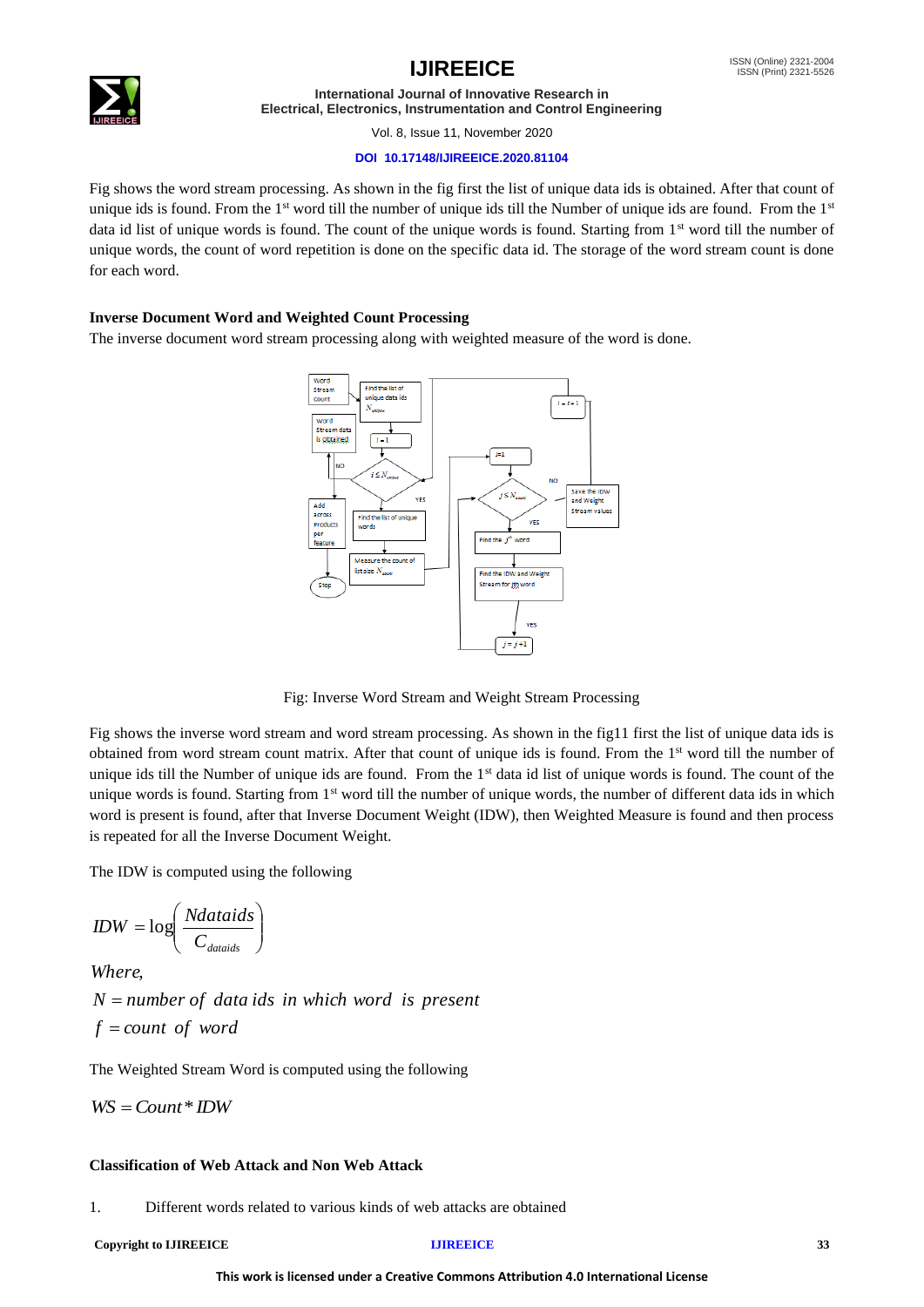# **IJIREEICE ISSN** (Online) 2321-2004



**International Journal of Innovative Research in**

**Electrical, Electronics, Instrumentation and Control Engineering**

Vol. 8, Issue 11, November 2020

### **DOI 10.17148/IJIREEICE.2020.81104**

- 2. Find the unique data ids by making use of IDW and WS matrix
- 3. Start from the  $1<sup>st</sup>$  data ids till the number of data ids
- 4. Obtain the count of various web attack category words
- 5. Find the maximum value of web attack words
- 6. The class label corresponding the maximum value is assigned a label
- 7.

# **VI.RESULTS**



# Fig: Welcome Page for Web Attack

| m<br>Hock<br>Date Informati Request URL Info.<br>Cache Control Accept<br>Accept Encodir Referent<br>Connection<br>Content Type Description Data<br>Accept Lang<br>POST /vulnbank/online/api.php HT.<br>10.0.212.25<br>teithtrila<br>http://10.0<br>type=user)%3bdeclare%20@q%20varchar.<br>Thu, 15 Ma.<br>keep-airve<br>max-age=0<br>en-US,ento.<br>azio, deflate<br>spplication.<br>POST /vulnbank/online/api.php HT.<br>10.0.212.25<br>http://10.0<br>hpe=userBaction=loginBusemame=nonel<br>Thu, 15 Ma.<br>keep-aive<br>max-age=0<br>application.<br>en-US.ento.<br>azio, defiate<br>application.<br>2<br>POST /vuinbank/online/api.php HT<br>10.0.212.25<br>application.<br>en-US.ento. azio, defiate<br>http://10.0<br>application.<br>3<br>Thu, 15 Ma.<br>keep-aive<br>max-age+0<br>type=transaction&action=send&sender=0.<br>POST /vulnbank/onlinebank/api.ph.<br>Thu, 15 Ma.<br>10.0.212.25<br>en-US.ento<br>textion!<br>dose<br>max-age+0<br>application.<br>gzip, defiate<br>4<br>POST /vuinbank/onlinebank/api.gh<br>10.0.212.25<br>dose<br>application.<br>en-US.en:q<br>gop, deflate<br>text/xml<br>Thu, 15 Ma.<br>max-age=0<br>type=userBaction=infoupdateBfirstname=.<br>POST /vuinbank/onlinebank/api.gh<br>10.0.212.25<br>dose<br>application.<br>en-US.enrg<br>goo, defiate<br>http://10.0<br>Thu, 15 Ma.<br>max-age+0<br>text/xml<br>$\overline{6}$<br>crio, deflate<br>type=userBaction=infouodateBfirstname=<br>POST /vulnbank/onlinebank/ask.ph<br>10.0.212.25<br>dose<br>application.<br>en-US,en;o<br>http://10.0<br>text/xml<br>Thu, 15 Ma.<br>max-age=0<br>dose<br>gzip, defiate<br>type=user8action=infoupdate8firstname=.<br>Thu, 15 Ma. POST /vulnbank/onlinebank/api.ph.<br>10.0.212.25<br>application.<br>en-US.ento.<br>http://7v3i.<br>text/xml<br>8<br>no-cathe, |
|----------------------------------------------------------------------------------------------------------------------------------------------------------------------------------------------------------------------------------------------------------------------------------------------------------------------------------------------------------------------------------------------------------------------------------------------------------------------------------------------------------------------------------------------------------------------------------------------------------------------------------------------------------------------------------------------------------------------------------------------------------------------------------------------------------------------------------------------------------------------------------------------------------------------------------------------------------------------------------------------------------------------------------------------------------------------------------------------------------------------------------------------------------------------------------------------------------------------------------------------------------------------------------------------------------------------------------------------------------------------------------------------------------------------------------------------------------------------------------------------------------------------------------------------------------------------------------------------------------------------------------------------------------------------------------------------------------------------------------------------------------------------------------------------------|
|                                                                                                                                                                                                                                                                                                                                                                                                                                                                                                                                                                                                                                                                                                                                                                                                                                                                                                                                                                                                                                                                                                                                                                                                                                                                                                                                                                                                                                                                                                                                                                                                                                                                                                                                                                                                    |
|                                                                                                                                                                                                                                                                                                                                                                                                                                                                                                                                                                                                                                                                                                                                                                                                                                                                                                                                                                                                                                                                                                                                                                                                                                                                                                                                                                                                                                                                                                                                                                                                                                                                                                                                                                                                    |
|                                                                                                                                                                                                                                                                                                                                                                                                                                                                                                                                                                                                                                                                                                                                                                                                                                                                                                                                                                                                                                                                                                                                                                                                                                                                                                                                                                                                                                                                                                                                                                                                                                                                                                                                                                                                    |
|                                                                                                                                                                                                                                                                                                                                                                                                                                                                                                                                                                                                                                                                                                                                                                                                                                                                                                                                                                                                                                                                                                                                                                                                                                                                                                                                                                                                                                                                                                                                                                                                                                                                                                                                                                                                    |
|                                                                                                                                                                                                                                                                                                                                                                                                                                                                                                                                                                                                                                                                                                                                                                                                                                                                                                                                                                                                                                                                                                                                                                                                                                                                                                                                                                                                                                                                                                                                                                                                                                                                                                                                                                                                    |
|                                                                                                                                                                                                                                                                                                                                                                                                                                                                                                                                                                                                                                                                                                                                                                                                                                                                                                                                                                                                                                                                                                                                                                                                                                                                                                                                                                                                                                                                                                                                                                                                                                                                                                                                                                                                    |
|                                                                                                                                                                                                                                                                                                                                                                                                                                                                                                                                                                                                                                                                                                                                                                                                                                                                                                                                                                                                                                                                                                                                                                                                                                                                                                                                                                                                                                                                                                                                                                                                                                                                                                                                                                                                    |
|                                                                                                                                                                                                                                                                                                                                                                                                                                                                                                                                                                                                                                                                                                                                                                                                                                                                                                                                                                                                                                                                                                                                                                                                                                                                                                                                                                                                                                                                                                                                                                                                                                                                                                                                                                                                    |
|                                                                                                                                                                                                                                                                                                                                                                                                                                                                                                                                                                                                                                                                                                                                                                                                                                                                                                                                                                                                                                                                                                                                                                                                                                                                                                                                                                                                                                                                                                                                                                                                                                                                                                                                                                                                    |
|                                                                                                                                                                                                                                                                                                                                                                                                                                                                                                                                                                                                                                                                                                                                                                                                                                                                                                                                                                                                                                                                                                                                                                                                                                                                                                                                                                                                                                                                                                                                                                                                                                                                                                                                                                                                    |

# Fig: View dataset

| <b>Stopwords</b>         | $\overline{\mathbf{z}}$              |
|--------------------------|--------------------------------------|
| Đ                        | Stopword Information                 |
| 51                       | $\Delta$<br>been                     |
| 52                       | before                               |
| 53                       | beforehand                           |
| 54                       | behind                               |
| 55                       | being                                |
| 56                       | below                                |
| 57                       | beside                               |
| SB <sub>3</sub>          | besides                              |
| 59                       | between                              |
| 60                       | beyond                               |
| 61                       | ы                                    |
| 62                       | both                                 |
| 63                       | bottombut                            |
| 64                       | by.                                  |
| 65                       | al                                   |
| 66                       | can                                  |
| 67                       | cannet                               |
| 68                       | cant                                 |
| 69                       | œ                                    |
|                          | CDB                                  |
| $\overline{n}$           | could                                |
| $\overline{n}$           | couldnt                              |
| $\overline{\mathbf{r}}$  | $\cdot$<br>m                         |
| d의 > 비 운<br>K4<br>Page 3 | Displaying Stopwords 51 - 75 of 1020 |

Fig: View Unwanted Words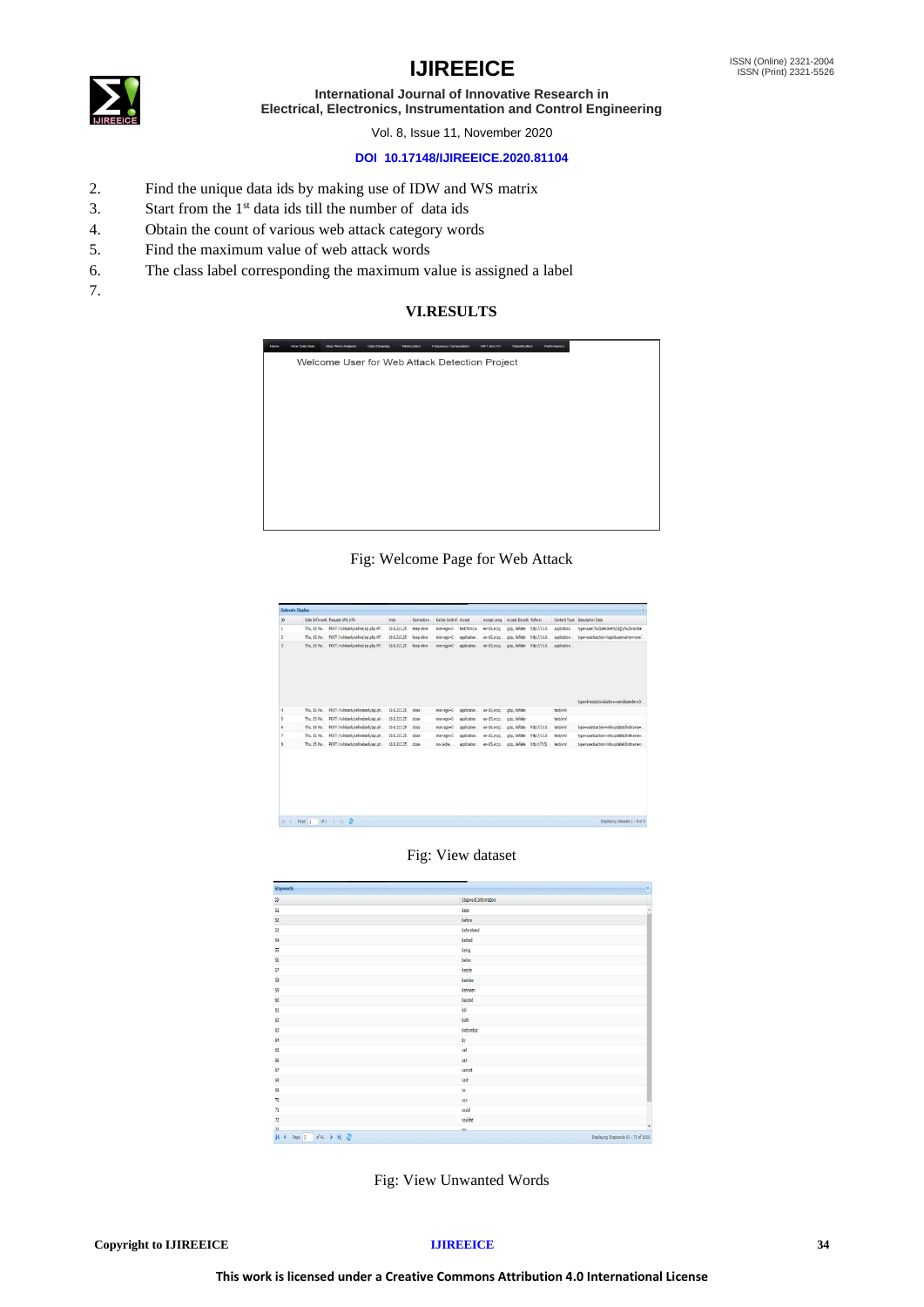

# Vol. 8, Issue 11, November 2020

### **DOI 10.17148/IJIREEICE.2020.81104**

| <b>Home</b>            | <b>View Data Sets</b>             | Stop Word Analysis | Data Cleaning | Tolanization     | <b>Frequency Computation</b> | <b>IDET and PV</b> | Classification | Performance                                                         |  |
|------------------------|-----------------------------------|--------------------|---------------|------------------|------------------------------|--------------------|----------------|---------------------------------------------------------------------|--|
|                        | <b>View Classification output</b> |                    |               |                  |                              |                    |                |                                                                     |  |
| Cells                  |                                   | Data Id            |               | Feature Vector   |                              | Catagory Name      |                | Distance                                                            |  |
| 561                    |                                   | 50                 |               | 11.603456111080  |                              | <b>JAVASCRIPT</b>  |                | 16.9670436111090                                                    |  |
| 560                    |                                   | $10 -$             |               | 14.0629436111989 |                              | HTML               |                | 15.0629436111909                                                    |  |
| 559                    |                                   | 50                 |               | 30.7258872223978 |                              | SOL                |                | n                                                                   |  |
| 558                    |                                   |                    |               | 6.93147180559945 |                              | <b>JAVASCRIPT</b>  |                | 15.0620436111999                                                    |  |
| 557                    |                                   |                    |               | 13.8629436111989 |                              | <b>HTML</b>        |                | 8.931-77180559945                                                   |  |
| 556                    |                                   |                    |               | 22.7544154557084 |                              | 50L                |                | $\circ$                                                             |  |
| 555                    |                                   |                    |               | 6.93147180539945 |                              | <b>MARSCRIPT</b>   |                | 15.0029436111909                                                    |  |
| 554                    |                                   |                    |               | 13.60345611108   |                              | HTML               |                | 8.93147180558945                                                    |  |
| 553                    |                                   |                    |               | 22.7044154167084 |                              | 50L                |                | $\alpha$                                                            |  |
| 552                    |                                   |                    |               | 6.93147180559945 |                              | <b>JAVASCRIPT</b>  |                | 15.8629436111999                                                    |  |
| 551                    |                                   |                    |               | 13.8629436311989 |                              | HTML               |                | 8.93147180550945                                                    |  |
| 550                    |                                   |                    |               | 22.7944154167984 |                              | 500                |                | $\Delta$                                                            |  |
| 549                    |                                   |                    |               | 6.93147180559945 |                              | <b>JAVASCRIPT</b>  |                | 15.8629436111989                                                    |  |
| 548                    |                                   |                    |               | 13.0629436111989 |                              | <b>HTML</b>        |                | 8.93147180559945                                                    |  |
| 547                    |                                   |                    |               | 22.7544154567984 |                              | 500                |                | n                                                                   |  |
| 546                    |                                   |                    |               | 6.93147180559945 |                              | <b>JAVASCRIPT</b>  |                | 15.0629436111939                                                    |  |
| 545                    |                                   |                    |               | 6.93147180559945 |                              | <b>HTML</b>        |                | 15.8629436111989                                                    |  |
| 544                    |                                   |                    |               | 22.7044154167984 |                              | 500                |                | $\circ$                                                             |  |
| 543                    |                                   |                    |               | 6.97147180539945 |                              | <b>MARSCRIPT</b>   |                | 15.0629436111909                                                    |  |
| 542                    |                                   |                    |               |                  |                              | <b>HTML</b>        |                | 22.7044154167984                                                    |  |
| 541                    |                                   |                    |               | 22.7044154167684 |                              | 53.                |                | $\circ$                                                             |  |
| 540                    |                                   |                    |               | 6.93147180559945 |                              | <b>JAVASCRIPT</b>  |                | 14.8629436111989                                                    |  |
| <b>KNS</b><br>$14 - 4$ | Dave 1 = 142 h + 14 + 132         |                    |               |                  |                              | <b>HTM</b>         |                | 11.30441421430AL<br>Direlection Classification Outrade 1 - 25 of 27 |  |

# Fig: View Classification

| Home        | <b>View Data Sets</b>                      | Stop Word Analysis | <b>Data Cleaning</b> | <b>Telenization</b> | <b>Frequency Computation</b> | <b>IDFT and PV</b> | <b>Classification</b> | Performance                                         |                         |
|-------------|--------------------------------------------|--------------------|----------------------|---------------------|------------------------------|--------------------|-----------------------|-----------------------------------------------------|-------------------------|
|             | View Classification Hain Output            |                    |                      |                     |                              |                    |                       |                                                     | $\overline{\mathbf{x}}$ |
| Classify Id |                                            | Data 3d            |                      | Feature Vector      |                              | Catagory Name      |                       | Class Label                                         |                         |
| 572         |                                            |                    |                      | 22.7044154167984    |                              | 936                |                       | <b>ANAMOUT</b>                                      |                         |
| \$70        |                                            |                    |                      | 22.7044154167034    |                              | 906                |                       | ANAHOLY                                             |                         |
| 569         |                                            | ċ                  |                      | 22.7944154167984    |                              | SOL.               |                       | ANANDEY                                             |                         |
| 568         |                                            | ٠                  |                      | 22.7044154167934    |                              | 50.                |                       | <b>ANAMICKY</b>                                     |                         |
| 567         |                                            |                    |                      | 22.7944154167934    |                              | 50L                |                       | ANANCEY                                             |                         |
| 566         |                                            | ŧ                  |                      | 22.7944154167994    |                              | 900                |                       | ANANCKY                                             |                         |
| ses         |                                            | ٠                  |                      | 21.7944154167934    |                              | 500                |                       | <b>ANAMOUT</b>                                      |                         |
| 564         |                                            | ă                  |                      | ٥                   |                              | <b>JAVASCRIPT</b>  |                       | <b>NONANAMOLY</b>                                   |                         |
| 563         |                                            |                    |                      | o                   |                              | <b>HTML</b>        |                       | <b><i>NONANAHOLY</i></b>                            |                         |
| 562         |                                            | ٠                  |                      | ٥                   |                              | 500                |                       | <b><i>NONANAHOLY</i></b>                            |                         |
| 572         |                                            | 50                 |                      | 30.7258872223978    |                              | squ                |                       | ANANCKY                                             |                         |
|             |                                            |                    |                      |                     |                              |                    |                       |                                                     |                         |
|             |                                            |                    |                      |                     |                              |                    |                       |                                                     |                         |
|             | $ i $ $ i $ Page $ 1$ of $ 1 $ $ 1 $ $ 2 $ |                    |                      |                     |                              |                    |                       | Displaying Classification Main Outputs 1 - 11 of 11 |                         |

# Fig: Classification Main Output

| <b>View Performance Output</b>                            |                   |                        | $\overline{\mathbf{a}}$                          |
|-----------------------------------------------------------|-------------------|------------------------|--------------------------------------------------|
| Runld                                                     | <b>Time Taken</b> | <b>Nemory Coroumed</b> |                                                  |
| 208                                                       | 0.113             | 269384                 |                                                  |
| 209                                                       | 0.062             | 404248                 |                                                  |
| 210                                                       | 0.043             | 571160                 |                                                  |
| 211                                                       | 0.04              | 269328                 |                                                  |
| 212                                                       | 0.036             | 269344                 |                                                  |
| 213                                                       | 0.038             | 269368                 |                                                  |
| 214                                                       | 0.041             | 269352                 |                                                  |
| 215                                                       | 0.042             | 269496                 |                                                  |
| 270                                                       | 25.78             | 1923576                |                                                  |
| 271                                                       | 0.107             | 602328                 |                                                  |
| 272                                                       | 0.042             | 268608                 |                                                  |
| 273                                                       | 0.054             | 402584                 |                                                  |
| 274                                                       | 0.048             | 402608                 |                                                  |
| 275                                                       | 0.115             | 268512                 |                                                  |
| 276                                                       | 0.046             | 268368                 |                                                  |
| 277                                                       | 0.044             | 268416                 |                                                  |
| 278                                                       | 0.06              | 536736                 |                                                  |
| 334                                                       | 0.254             | 500264                 |                                                  |
| 335                                                       | 0.217             | 544288                 |                                                  |
| 336                                                       | 0.066             | 398312                 |                                                  |
| 337                                                       | 0.057             | 285744                 |                                                  |
| 338                                                       | 0.04              | 295824                 |                                                  |
| 129.<br>$d2$ $\rightarrow$ $H$ $2$<br>$ 4 - 4 $<br>Page 1 | 0.087             | 144707                 | Displaying Performance Main Outputs 1 - 25 of 44 |

### Fig: Classification Performance



Fig: Accuracy comparison